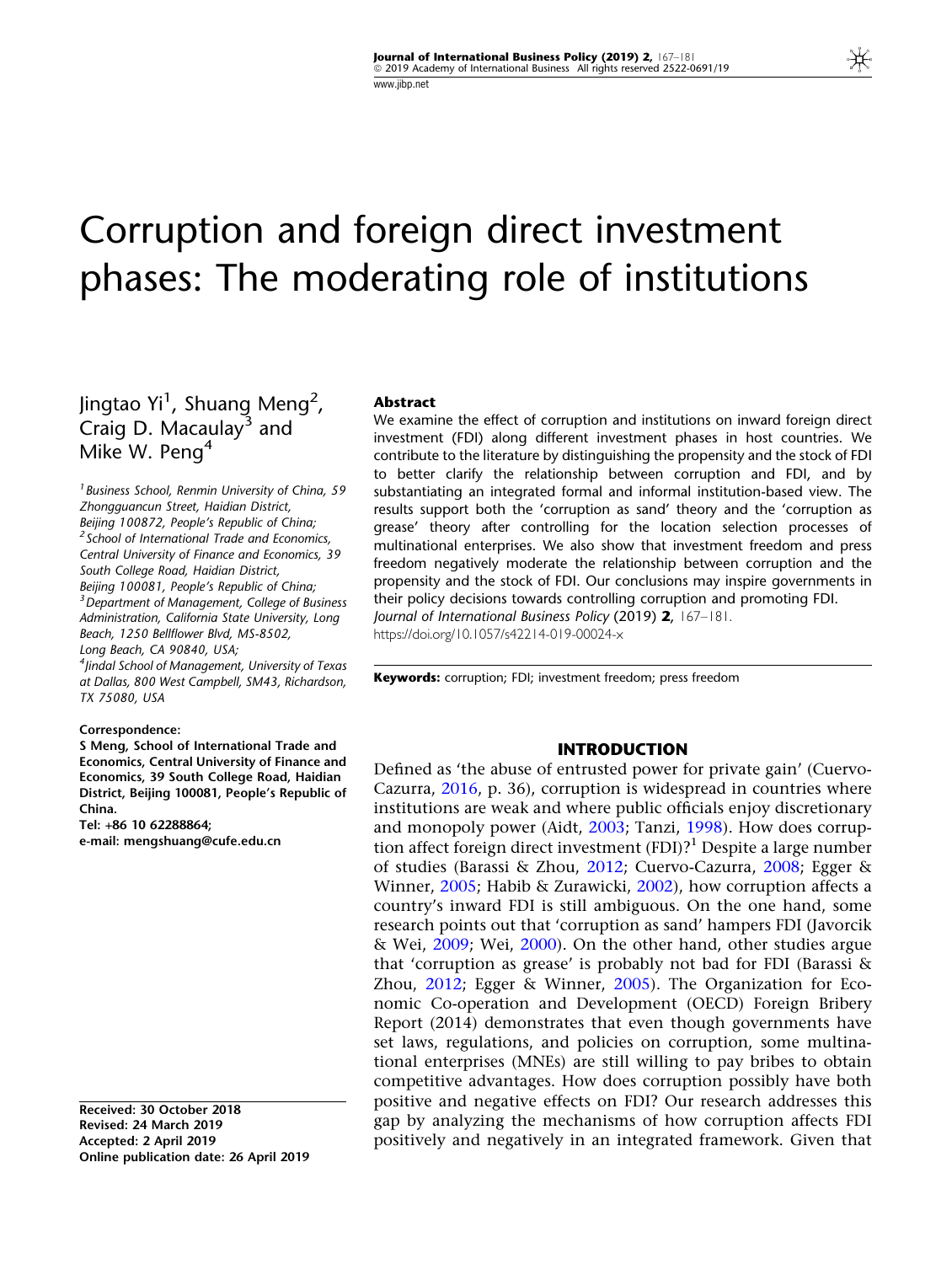international business strategies are often embedded in institutional conditions (Peng, Wang, & Jiang, [2008](#page-13-0)), we focus on formal and informal institutions, which we expect will help clarify the relationship between corruption and FDI.

The findings that corruption may foster inward FDI seem counterintuitive, because corruption would significantly add to the costs of entry and the costs of operations for MNEs (Habib & Zurawicki, [2002;](#page-13-0) Kaufmann, [1997\)](#page-13-0). However, corruption can also be efficiency-enhancing in overcoming cumbersome bureaucratic procedures (Aidt, [2003;](#page-12-0) Field, Sosa, & Wu, [2003](#page-12-0)), which is especially true in many developing counties (Cuervo-Cazurra, [2008;](#page-12-0) Zhou & Peng, [2012\)](#page-13-0). Given the two opposing views, we argue that the overall effect may be heterogeneous for MNEs in different investment phases, especially for firms willing to participate in corrupt actions. Corruption may act as barrier to entrants for its high costs and uncertainty, while it may help incumbent firms that are ready to deal with corruption to gain advantages (Zhou & Peng, [2012\)](#page-13-0).

The locations for FDI are strategically chosen, not randomly selected, by MNEs (Barassi & Zhou, [2012\)](#page-12-0). In the selection process, MNEs need to balance the costs and benefits of the investment in a country that exhibits more corruption. For entrants, corruption acts as an entry barrier (Campos, Estrin, & Proto, [2010\)](#page-12-0) and creates additional costs (Kurtzman, Yago, & Phumiwasana, [2004\)](#page-13-0). This supports the 'corruption as sand' theory on FDI (Mauro, [1995\)](#page-13-0). However, according to the 'corruption as grease' theory, if the benefits from corruption outweigh the costs, MNEs may choose to take the risk and be ready to stretch advantages through corruption. Once MNEs select a country with increased corruption, that corruption may instead act as 'grease' for operations to gain more benefits (Rose-Ackerman, [1975](#page-13-0)). Therefore, we make distinctions between propensity and stock of inward FDI by recognizing the discrepancy between the likelihood of MNEs to choose invest in a corrupt host country and the stock of their increased investment.

By studying a sample of 38,768 bilateral FDI country pairs, we find that host-country corruption tends to reduce FDI propensity in the pre-entry phase, and that corruption results in higher FDI in the *post-entry* phase. The results support that institutions, both formal and informal, negatively moderate the relationship between corruption and FDI (in both propensity and stock). Figure 1 illustrates our research framework.



Figure 1 Conceptual model.

**(a)** *Pre-entry phase*

Our study endeavors to make two contributions. First, by distinguishing the two phases of FDI (preentry and post-entry), we re-examine the triggering and enhancement mechanisms of how corruption affects the investment decisions of potential entrants and incumbent firms. Second, this paper contributes to the institution-based view of business strategy (Meyer & Peng, [2016](#page-13-0); Peng et al., [2008\)](#page-13-0) by clarifying the relationship between corruption and FDI under different institutional conditions. The existing literature typically has a focus on formal institutions (i.e., laws and regulations). Our study further identifies informal institutional conditions (i.e., religion and media) that may influence the relationship between corruption and FDI. By integrating the differential impacts of institutions, our study helps establish boundary conditions for the causal relationship between corruption and FDI.

#### THEORY AND HYPOTHESES

The ownership, location, and internalization (OLI) paradigm provides insights for FDI activity (Dunning, [1988](#page-12-0)). Of the three elements, location has attracted much attention. The location of FDI is driven by markets, resources, efficiency, and strategic assets (Dunning, [1998](#page-12-0); Peng, [2017\)](#page-13-0). Location is important in FDI decisions due to the linkages of spatial effects on MNE performance. Thus,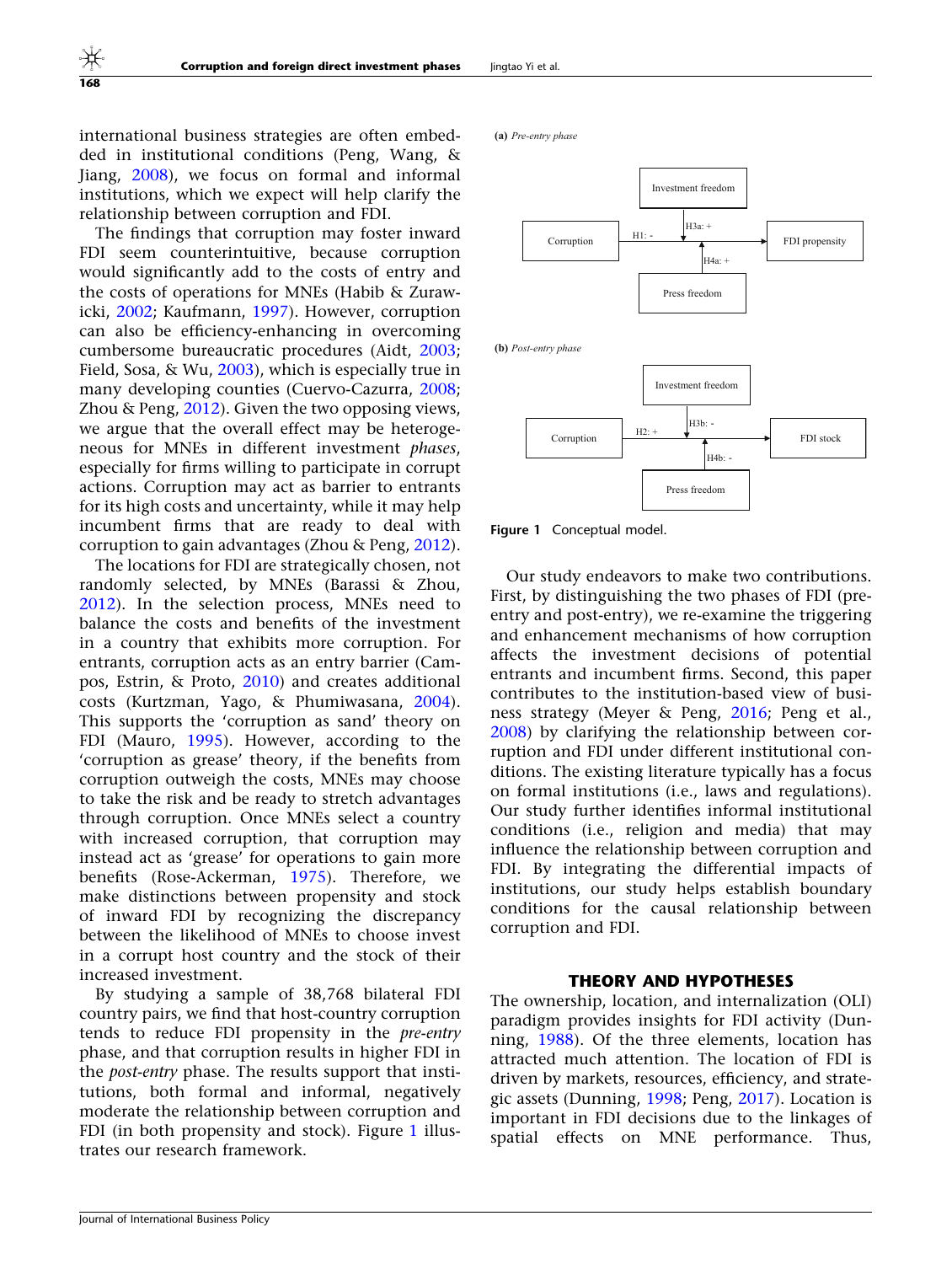identifying the factors exerting the strongest impact on investment is important.

Previous studies address corruption as one of the key factors reflecting the attractiveness of a location (Habib & Zurawicki, [2002](#page-13-0); Wheeler & Mody, [1992\)](#page-13-0). Corruption is determined by a country's institutional environment, relating to bribes, bureaucratic inefficiency, and economic and political risks (Cuervo-Cazurra, [2016;](#page-12-0) Habib & Zurawicki, [2002;](#page-13-0) Stevens, Xie, & Peng, [2016](#page-13-0)), which foreign investors may take into account for FDI location decisions. Previous studies have two competing views of the consequences of corruption on FDI: a negative one that sees 'corruption as sand' that limits the incentives of FDI, and a positive one that sees 'corruption as grease' that enables the MNEs to operate more effectively. We argue that the asymmetric effects of corruption on FDI in different investment phases can account for such apparent theoretical contradictions.

## FDI and 'Corruption as Sand'

As a negative view, the 'corruption as sand' theory identifies how corruption creates additional costs and uncertainties for MNEs, leading to a reduction in FDI (Cuervo-Cazurra, [2008;](#page-12-0) Habib & Zurawicki, [2002;](#page-13-0) Wei, [2000\)](#page-13-0). This theory is supported in three ways. First, corruption increases the costs (Kaufmann, [1997;](#page-13-0) Murphy, Shleifer, & Vishny, [1993\)](#page-13-0) and time (Habib & Zurawicki [2002\)](#page-13-0) of doing business. Second, in the case of firms that choose to participate in corruption, firms must devote resources to managing bribes, reducing profitability (Kaufmann, [1997\)](#page-13-0). Third, since bribery is illegal and corruption contracts are not enforceable in courts, MNEs have to bear additional contractrelated risks and uncertainty (Boycko et al., [1993;](#page-12-0) Cuervo-Cazurra, [2008;](#page-12-0) Pinkham & Peng, [2017\)](#page-13-0). Hence, corruption has a negative effect on FDI because doing business in the host country results in increased costs and uncertainties for MNEs.

Furthermore, studies have looked into the consequences of corruption for the host economy. First, economic growth and investment may suffer from corruption (Gupta, Davoodi, & Alonso-Terme, [2002;](#page-12-0) Mauro, [1995;](#page-13-0) Murphy et al., [1993\)](#page-13-0). Second, corruption may reduce the productivity of public resources (e.g., infrastructure) (Bardhan, [1997;](#page-12-0) Lambsdorff, [2003\)](#page-13-0). For these reasons, corruption decreases a country's attractiveness.

The disadvantages mentioned above present disincentives for foreign investors, especially during their pre-entry location selection process.

Corruption is often ranked as one of the most important barriers for entrant firms (Campos et al., [2010\)](#page-12-0). To distinguish from incumbent investors already in a host country, we argue that the negative effect mostly affects potential entrants. In other words, corruption decreases the propensity of FDI by scaring away some potential entrants. In sum, corruption raises the costs and uncertainties of investment, hurts economic growth and efficiency, and acts as a powerful barrier to new investors. Therefore:

Hypothesis 1: Corruption in a country has a negative impact on the propensity of FDI.

## FDI and 'Corruption as Grease'

Despite the fact that corruption hurts economic growth and decreases the likelihood of new entry, corruption persists. This is because corruption may act as 'grease' for some firms to earn extra benefits (Egger & Winner, [2005\)](#page-12-0) and preferential treatment (Lee  $\&$  Weng, [2013\)](#page-13-0). It is argued by Leff  $(1964)$  $(1964)$  that corruption may be a way to introduce market mechanisms and missing incentives in an environment of onerous or poorly-implemented regulations. If the revenue effects outweigh the cost effects, corruption may stimulate FDI, which is particularly the case in some developing countries (Cuervo-Cazurra, [2008\)](#page-12-0).

In the case of government and bureaucratic failures, corruption may be an efficiency-enhancing 'lubricant' for rigid economic regulations (Aidt, [2003;](#page-12-0) Leff, [1964](#page-13-0); Zhou & Peng, [2012](#page-13-0)). MNEs take advantages of corruption as 'grease' in three ways. Firms may pay bribes in the host country in order to (1) speed up the bureaucratic processes to obtain legal permits that would otherwise create difficulty in doing business (Boddewyn and Brewer [1994;](#page-12-0) Lui [1985\)](#page-13-0); (2) gain access to publicly funded projects (Tanzi & Davoodi, [2000\)](#page-13-0); and (3) avoid regulations and thereby benefit from monopoly power (Tanzi, [1998\)](#page-13-0). As such, the costs and uncertainties created by corruption may be offset by the benefits. It is important to note, of course, that some firms will participate in corruption to advance their ends, while many others will choose not to.

Despite the fact that corruption acts as a distorted or imperfect mechanism to enhance efficiency, some firms may likely prefer that than the alternative in weak or significantly misguided institutional environments. This 'grease' effect happens especially for incumbent firms that have already taken advantage of corruption. Once the MNEs that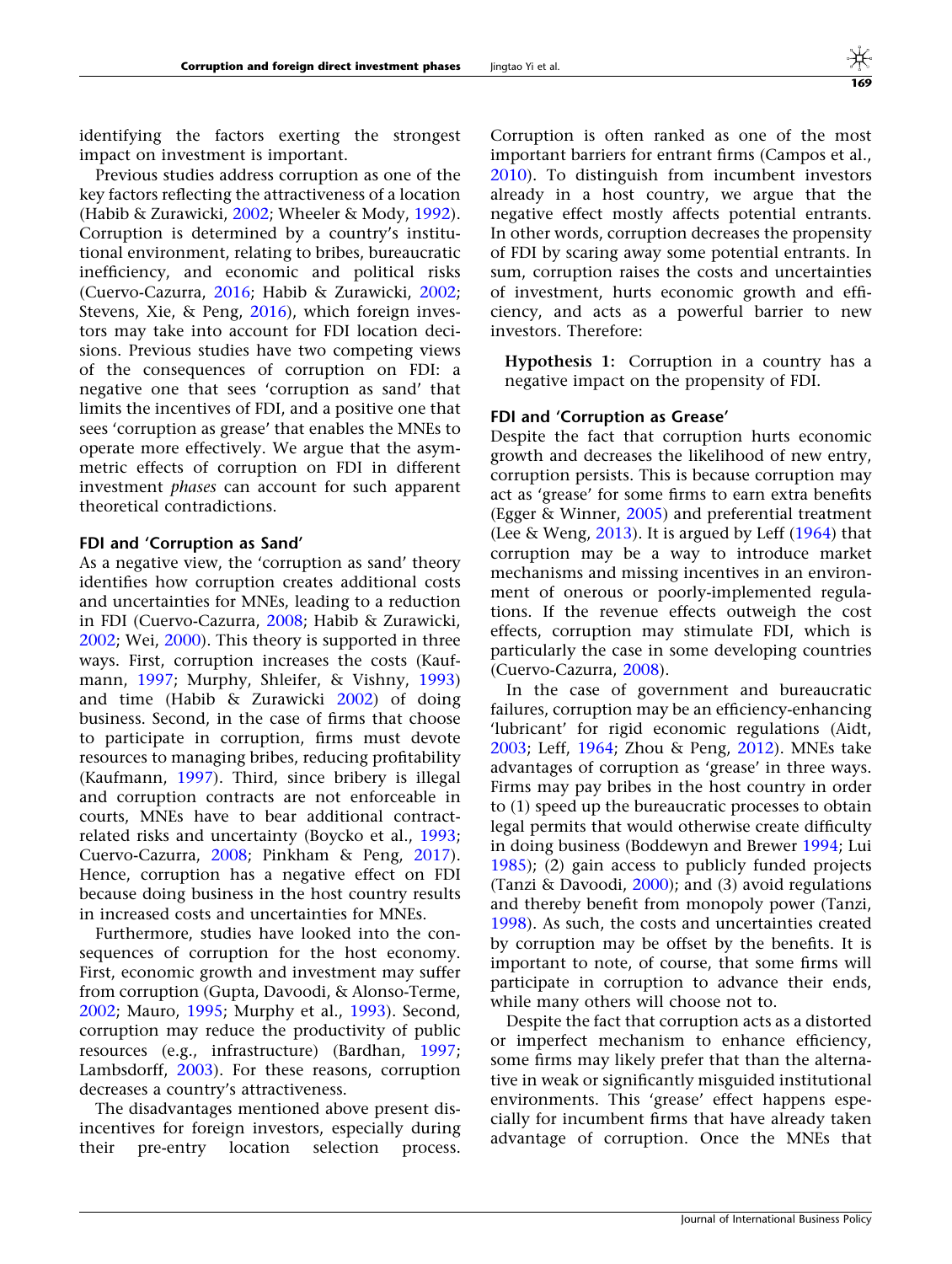participate in corruption are familiar with the rules under corruption, they may invest more since they increasingly have more benefits than costs from the corruption. Conversely, firms that choose not to participate in corruption may still gain valuable knowledge in mechanisms with which to sidestep corruption, blunting its impact.

To better understand these mechanisms, we need to distinguish between pre-entry and post-entry investment phases of FDI. Without this significant distinction, prior studies combine the likelihood of a country becoming an FDI host into the estimation of FDI stock in the host country (Hakkala, Norbäck, & Svaleryd, [2008\)](#page-13-0). They show that corruption may decrease the probability that a firm invests in a host country (Hakkala et al. [2008;](#page-13-0) Javorcik & Wei, [2009\)](#page-13-0). However, some earlier work finds a positive impact of corruption on FDI after the host-country selection mechanism of firms is controlled (Barassi & Zhou, [2012\)](#page-12-0). In sum, the net benefit of corruption, in terms of sidestepping inefficient or broken institutions, may outweigh the negatives of increased costs and uncertainties for MNEs. As a result, corruption may act as 'grease' to incumbent investors. Therefore,

Hypothesis 2: Once a country is already selected as the host country by an MNE, the level of the country's corruption has a positive impact on its FDI stock.

Taken together, corruption is likely to act as both 'sand' and 'grease' simultaneously. For entrants, corruption acts as a powerful entry barrier and adds potential costs and uncertainties, discouraging their decision to invest. However, for incumbent firms, corruption may be treated as a channel for the firms to obtain extra privileges and profits, encouraging them to invest more. Therefore, the overall effect of corruption is heterogeneous for MNEs in different investment and decision phases.

#### Corruption, Institutions, and FDI

Institutions have an essential role in supporting or distorting the effective functioning of the market mechanism (North, [1990;](#page-13-0) Peng, [2003;](#page-13-0) Peng et al. [2008\)](#page-13-0). Institutional differences are significant for MNEs operating in multiple institutional contexts (Globerman & Shapiro, [1999](#page-12-0); Meyer & Peng, [2016\)](#page-13-0). Strong institutions can reduce information asymmetries (Estrin, [2002](#page-12-0); Meyer, Estrin, Bhaumik, & Peng, [2009](#page-13-0)), and thus influence foreign investors' business decisions by moderating the costs of doing business (Stevens et al. [2016\)](#page-13-0).

The quality of institutions is an important determinant of FDI (Blonigen, [2005](#page-12-0)). Investment decisions of MNEs depend on expected costs and benefits under boundary institutional conditions (Zhou & Peng,  $2010$ ). Since the transaction costs of engaging in markets with weak institutions are relatively high, MNEs have to devise strategies to overcome these constraints (Stevens et al. [2016](#page-13-0)). Studies also find that institutions decrease corruption (Badinger & Nindl, [2014](#page-12-0)). Therefore, the relationship between corruption and investment decisions needs to be considered under the context of different institutions.

When we talk about institutions, we often refer to formal institutions, including competition, legal, and information institutions (Zhou & Peng, [2010\)](#page-13-0). Strong formal institutions may raise the costs of corruption and then increase likelihood of FDI. To have a better understanding of how institutions work, we need to consider it under the context of informal 'rules of the game' (Helmke & Levitsky, [2004\)](#page-13-0). Strong informal institutions, mainly through norms (e.g., religion, media, and culture), can also put pressure on corruption and therefore affect the incentives of FDI (Sartor & Beamish, [2014;](#page-13-0) Stevens et al., [2016\)](#page-13-0). Thus, we hope that a closer investigation of corruption on FDI will enrich the literature by identifying some of the hidden drivers underlying MNEs' investment behaviors.

#### Formal Institutions: Investment Freedom

Investment freedom, a typical formal institution, reflects an effective investment framework that supports all types of firms rather than just large or strategically important ones, and encourages rather than discourages innovation and competition (Heritage Foundation, 2015). Investment freedom provides fertile ground for the creation of a variety of instruments and mechanisms that finance entrepreneurship, paving the way for investment (Herrera-Echeverri, Haar, & Estévez-Bretón, [2014](#page-13-0), p. 1923). Therefore, investment freedom is often found to be an important determinant of economic growth (Bengoa & Sanchez-Robles, [2003\)](#page-12-0) and FDI (Herrera-Echeverri et al., [2014](#page-13-0); Quazi, [2007\)](#page-13-0).

In a country with a high level of investment freedom, such freedom reduces the costs of doing business because there are fewer procedures or limitations for businesses (Herrera-Echeverri et al., [2014;](#page-13-0) Quazi, [2007](#page-13-0)). MNEs have the freedom to choose when and where to invest under transparent and fair institutions so that MNEs can save time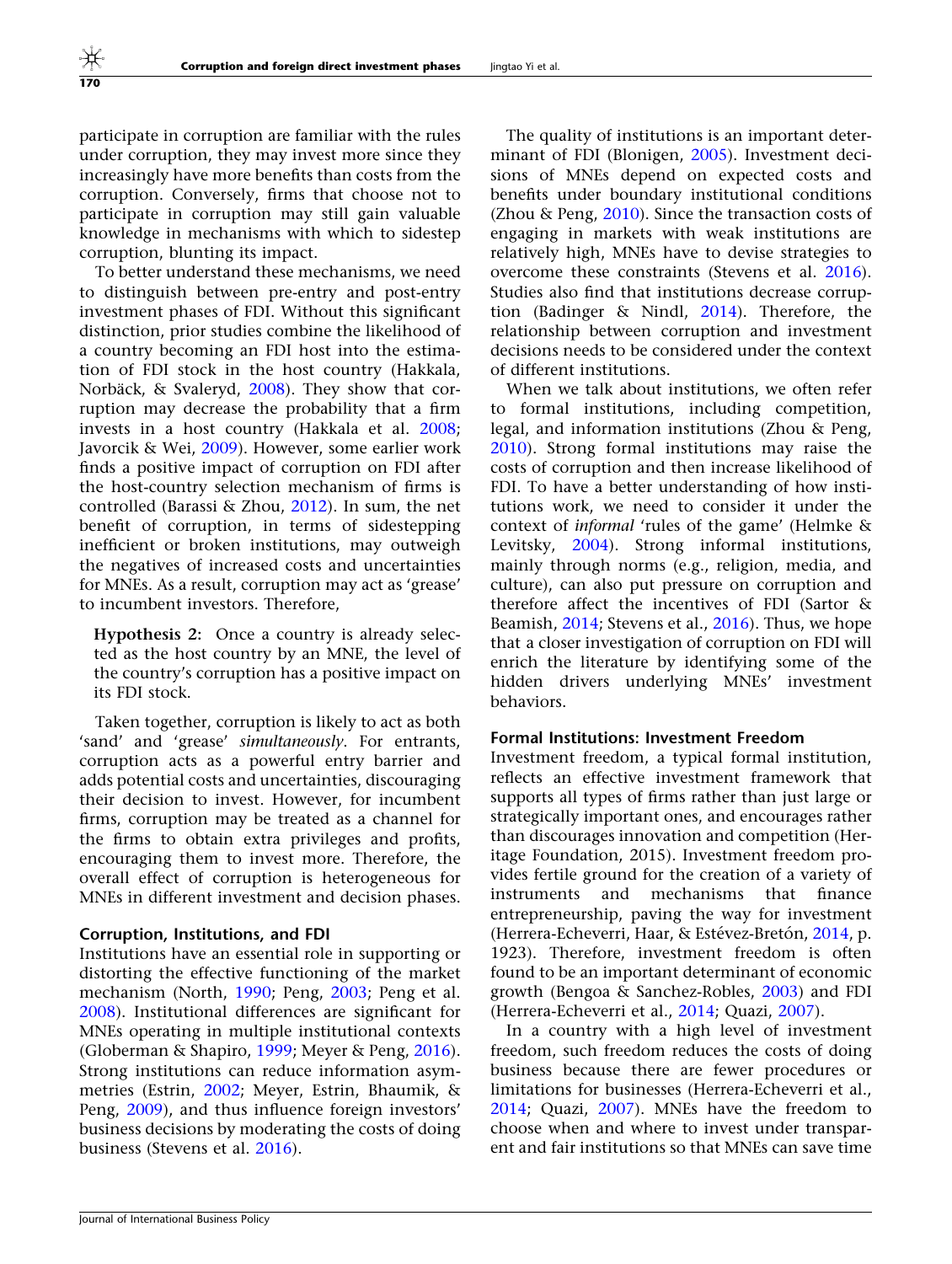and resources by avoiding complex procedures. Fewer procedures and limitations make it less necessary to engage in bribery to accomplish business goals. Therefore, open and fair investment freedom may compensate for the negative effects of corruption for potential entrants. Overall, an open and fair investment environment reduces corruption, removes restrictions, and reduces business costs for foreign investors in the pre-entry phase. Thus,

Hypothesis 3a: Investment freedom negatively moderates the relationship between the level of corruption and the propensity of FDI.

Transparent and fair bureaucratic procedures reduce the power of officials and thus reduce the need for bribery, since the benefits from corruption are limited. Under open and fair investment freedom conditions, officials prefer to allow more firms in the market rather than taking bribes only from incumbent firms to share the risks (Campos et al., [2010;](#page-12-0) Sun, Peng, Lee,  $\&$  Tan, [2015](#page-13-0)). Therefore, the entry costs for potential entrants and the monopoly power for incumbent firms may decline. Overall, investment freedom lowers the needs to bribe and reduces the benefits from bribery for incumbents who have already been helped by corruption. Hence,

Hypothesis 3b: Investment freedom negatively moderates the relationship between the level of corruption and the stock of FDI.

## Informal Institution: Press Freedom

Press freedom, reflecting the monitoring capacities of the society, is a representative informal institution. Article 19 of the Universal Declaration on Human Rights states that 'everyone has the right to freedom of opinion and expression; this right includes freedom to hold opinions without interference and to seek, receive, and impart information and ideas through any media and regardless of frontiers.' A free and independent press helps to reduce information asymmetry and to bridge the gap between citizens and governments (Besley, Burgess, & Prat, [2002](#page-12-0)), which helps governments to obtain feedback on their policies and also encourages political participation from the public (Karppinen, [2007](#page-13-0); Leeson, [2008\)](#page-13-0).

A free and independent press can demonstrate a true reflection of the policies and practices of the host country and thereby encourages the flow of information to firms likely to invest in the country,

which then provides an enhanced investment and business climate (Pal, [2011](#page-13-0)) and encourages economic growth (Alam & Ali Shah, [2013](#page-12-0); Roll & Talbott, [2003\)](#page-13-0).

Press freedom plays an important role in monitoring, reporting, and denouncing official abuses (Stapenhurst, [2000\)](#page-13-0) and reducing corruption (Besley & Burgess, [2002;](#page-12-0) Brunetti & Weder, [2003;](#page-12-0) Djankov, McLeish, Nenova, & Shleifer, [2002;](#page-12-0) Freille, Haque, & Kneller, [2007](#page-12-0)). Overall, a free and independent press is likely to discourage corruption and attract FDI inflows due to the transparency it brings to the monitoring of institutions and climates. In summary, a free press acts as a deterrent to corruption, reducing invisible entry barriers and hence attracting more potential investors. Therefore,

Hypothesis 4a: Press freedom negatively moderates the relationship between the level of corruption and the propensity of FDI.

Under a free and independent press, officials lower the demand for bribery while MNEs also reduce the supply for bribery due to the high monitoring role of the press. Since the free press raises the risks to take advantage of corruption both for firms and governments (Brunetti & Weder, [2003;](#page-12-0) Dutta & Roy, [2016\)](#page-12-0), the benefits from corruption for incumbent firms are limited. This relationship acts as a disincentive for MNEs to invest more in a country with higher levels of corruption. Hence, press freedom reduces the positive impact of corruption on FDI stocks. Overall, press freedom increases the risks of both demand and supply of bribery and limits the benefits for incumbent firms from corruption. Therefore,

Hypothesis 4b: Press freedom negatively moderates the relationship between the level of corruption and the stock of FDI.

## METHODOLOGY

## Sources of Data

We test our hypotheses using data on bilateral FDI flows from 34 OECD home countries to 159 host countries (including the 34 OECD countries), covering both developed and developing countries. The FDI data come from the OECD between 2003 and 2011 (inclusive).<sup>2</sup> Such data have previous been used in related research (Barassi & Zhou, [2012;](#page-12-0)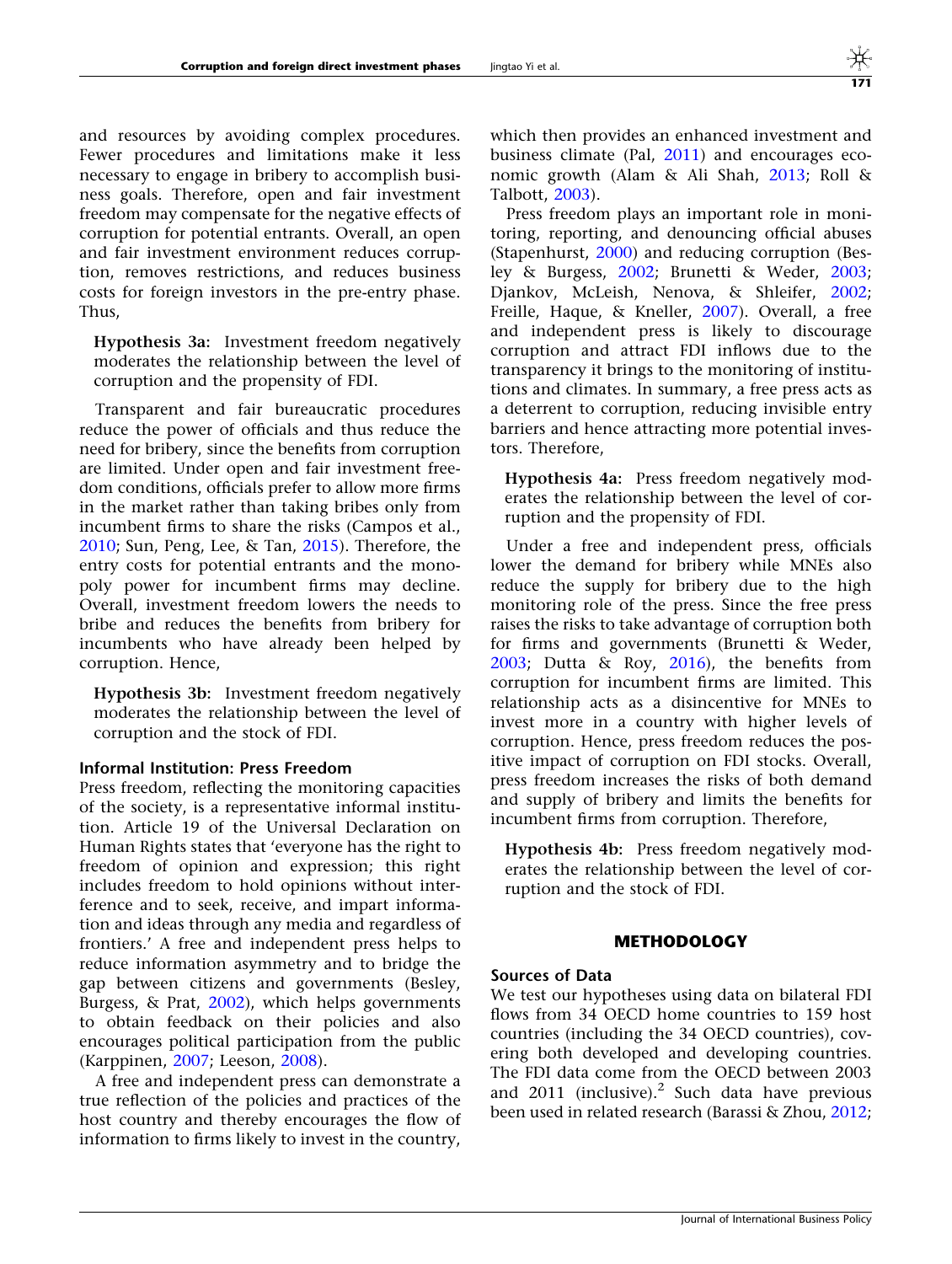Cuervo-Cazurra, [2006\)](#page-12-0). We include all the countries for which data are available.

We employ the latest available survey in each country to form a cross-sectional dataset and merge it with five country-level data datasets: the Corruption Perception Index (CPI) by Transparency International, the World Development Indicators (WDI) by the World Bank, the Press Freedom Index provided by Freedom House, the Economic Freedom Index by Heritage Foundation, and geographic indexes by CEPII. We exclude observations with missing information, statistical errors, and/or outliers for our main variables of interest. Our final sample consists of 38,768 observations (bilateral country pairs) over 9 years. In comparison with earlier work, our sample represents one of the most comprehensive databases. Table 1 presents a summary of the variables, measures, and data sources.

## Variables and Measures

## Dependent Variables

Following Barassi and Zhou [\(2012](#page-12-0)), we measure the first dependent variable, FDI propensity (the propensity that investors would invest in a host country), by a dummy variable that takes 1 if the FDI inflows are positive and 0 otherwise. Following Bénassy-Quéré, Coupet, and Mayer [\(2007](#page-12-0)) and Godinez and Liu [\(2015](#page-12-0)), we measure the second dependent variable, FDI stock, using data from the OECD International Direct Investment statistics. It is measured as the natural log of FDI stocks invested from the home country to the host country by total bilateral FDI stocks in 1999 US dollars' price measured using purchasing power parity (PPP).

### Independent Variable

Our independent variable is host-country corruption. Following Cuervo-Cazurra [\(2008](#page-12-0)), Habib and Zurawicki ([2002](#page-13-0)), and Javorcik & Wei ([2009\)](#page-13-0), we

Table 1 Variables, measures, and sources of data

|                                        | Variable                              | Measure                                                                                                                                                                                     | Source                                                  |
|----------------------------------------|---------------------------------------|---------------------------------------------------------------------------------------------------------------------------------------------------------------------------------------------|---------------------------------------------------------|
| Dependent<br>variables                 | FDI propensity                        | Equal to 1 if FDI stock is positive, 0 otherwise                                                                                                                                            | <b>OECD</b>                                             |
|                                        | FDI stock                             | The natural log of FDI stocks invested from the home country to<br>the host country by total bilateral FDI stocks at 1999 US dollars'<br>price measured using purchasing power parity (PPP) | <b>OECD</b>                                             |
| Independent<br>variable of<br>interest | Host-country<br>corruption            | Indicator of the level of corruption in the host country, from 0<br>(low) to 10 (high) (10 minus the original score for corruption<br>perception index)                                     | Transparency International                              |
| <b>Moderators</b>                      | Host-country<br>investment<br>freedom | Indicator on the level of investment freedom in the host country,<br>from 0 (low) to 100 (high) (100 minus the original score for<br>corruption perception index)                           | Heritage Foundation                                     |
|                                        | Host-country<br>press freedom         | Indicator on the level of press freedom in the host country, from 0 Freedom House<br>(low) to 100 (high) (100 minus the original score for press<br>freedom)                                |                                                         |
| Control<br>variables                   | Host-country<br><b>GDP</b>            | Natural log of gross domestic product in purchasing power parity<br>in US\$                                                                                                                 | World Development<br>Indicators Database, World<br>Bank |
|                                        | Trade<br>dependence                   | The percentage of trade volume to GDP                                                                                                                                                       | World Development<br>Indicators Database, World<br>Bank |
|                                        | <b>Distance</b>                       | Natural log of the greater circle distance between the centers of<br>the home and host<br>country in miles                                                                                  | <b>CEPII</b>                                            |
|                                        | Common border                         | Dummy indicator of the existence of a common border between CEPII<br>the home and host country, 1 or 0                                                                                      |                                                         |
|                                        | Common<br>language                    | Dummy indicator of the existence of a common language<br>between the home and host country, 1 or 0                                                                                          | <b>CEPII</b>                                            |
|                                        | Common colony                         | Dummy indicator that the home and host country were colonies<br>of the same colonial power after 1945, 1 or 0                                                                               | <b>CEPII</b>                                            |
|                                        | Colonial link                         | Dummy indicator that the home and host country were ever<br>under a colonial relationship, 1 or 0                                                                                           | <b>CEPII</b>                                            |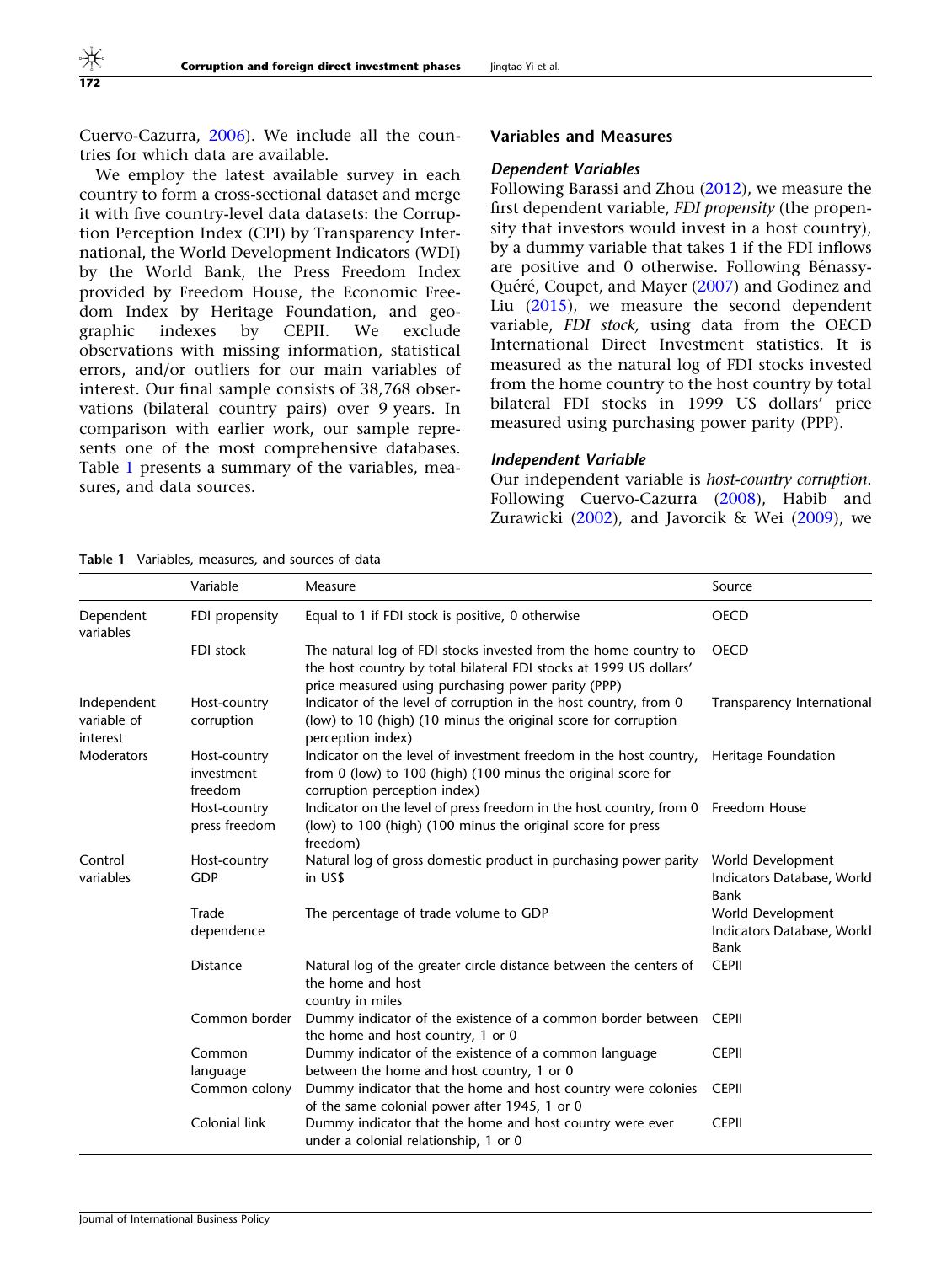use the CPI provided by Transparency International. It measures the perceived levels of public sector corruption across countries annually, which has been used as the means for measuring the prevalence of corruption in a society (DiRienzo, Das, Cort, & Burbridge, [2007](#page-12-0)). For explanatory simplicity, we subtract the original index from 10, so higher scores indicate higher level of corruption.

## **Moderators**

Following Meyer et al. ([2009\)](#page-13-0), our first moderator, host-country investment freedom, is measured by the index developed by the Heritage Foundation. This measure provides information about a broad notion of institutions, focusing on the freedom of individuals and firms in a country to pursue their activities. This index evaluates a set of regulatory restrictions that are imposed on investment in each country, including national treatment of foreign investment, foreign investment code, sectoral investment restrictions, expropriation of investments without fair compensation, foreign exchange controls, and capital controls. The higher value implies the greater investment freedom.

The second moderator, host-country press freedom, is measured by the index provided by Freedom House (Alam & Ali Shah, [2013](#page-12-0)). This index includes information about: (1) laws and regulations that influence media content; (2) political pressures and controls on media content (including harassment or violence against journalists or facilities, censorship, and self-censorship); (3) economic influences over media content. We subtract the original index from 100 so that a higher score indicates a free and non-captured press system.

## Control Variables

We control for two sets of variables: factors from the host country and factors from bilateral country pairs. First, we control the host-country factors following the gravity model, which has been utilized in research on the factors of bilateral FDI flows (Bevan & Estrin, [2004;](#page-12-0) Cuervo-Cazurra, [2006;](#page-12-0) Wei, [2000](#page-13-0)). The basic gravity model explains FDI flows based on the proximity-concentration hypothesis (Brainard, [1997](#page-12-0)). Because MNEs can achieve greater economies of scale in larger countries, those countries will likely attract more FDI (Linnemann, [1966\)](#page-13-0). Therefore, we control for the country's gross domestic product (GDP). We measure geographic distance between countries using a great circle distance provided by CEPII. Distance indicates the existence of transportation costs that

would affect FDI (Linnemann, [1966\)](#page-13-0). Trade dependence, which measures the percentage of trade to total GDP for the host country, is used as a proxy for trade openness, which represents the attitudes towards foreign investments. It is taken from the World Bank's WDI database. A higher trade dependence would increase the returns from exporting from the host country to other locations, thus increasing MNEs' incentives to commit to undertaking FDI in that host country (Barassi & Zhou, [2012\)](#page-12-0).

Second, we control for bilateral factors between the host country and the home country. A complementary index aside from distance is whether countries share a physical border (Feenstra, Markusen, & Rose, [2001\)](#page-12-0). We measure common border by a dummy variable that is coded 1 if there is a common border between countries and zero otherwise. A common language can facilitate FDI between two countries because it helps in information transfer and reduces psychic distance (Cuervo-Cazurra, [2006](#page-12-0)). We measure common language using a dummy variable that is 1 if there is a common language between countries and 0 otherwise. The existence of a colonial relationship or a common colonizer indicates political similarities, because colonial powers traditionally imposed their administrative institutions across their colonies (Cuervo-Cazurra, [2006](#page-12-0)). We use dummy variables to measure common colony and colonial link, respectively.

## Estimation Strategy

The two-stage analysis of corruption and FDI stock has attracted increasing attention from empirical researchers (Barassi & Zhou, [2012;](#page-12-0) Hakkala et al. [2008\)](#page-13-0). To control for endogeneity, specifically selection bias, we employ a two-stage Heckman model to test our hypotheses (Heckman, [1979;](#page-13-0) Shaver, [1998\)](#page-13-0). In the first stage, we use a probit model for the estimation of propensity of FDI in the host countries, in which we can obtain inverse Mills ratios (imr) to be included in the second-stage regression. We also include an additional variable to meet the exclusion restrictions requirement in the first-stage regression (Angrist & Pischke, [2008;](#page-12-0) Sartori, [2003\)](#page-13-0). Our exclusion restriction variable is the growth rate of GDP, which reflects attractiveness for investors when making a location choice. However, it likely has no effect on the amount of FDI once a firm has selected the host country. Thus, it can serve as an ideal exclusion restriction to be included in the first-stage selection model.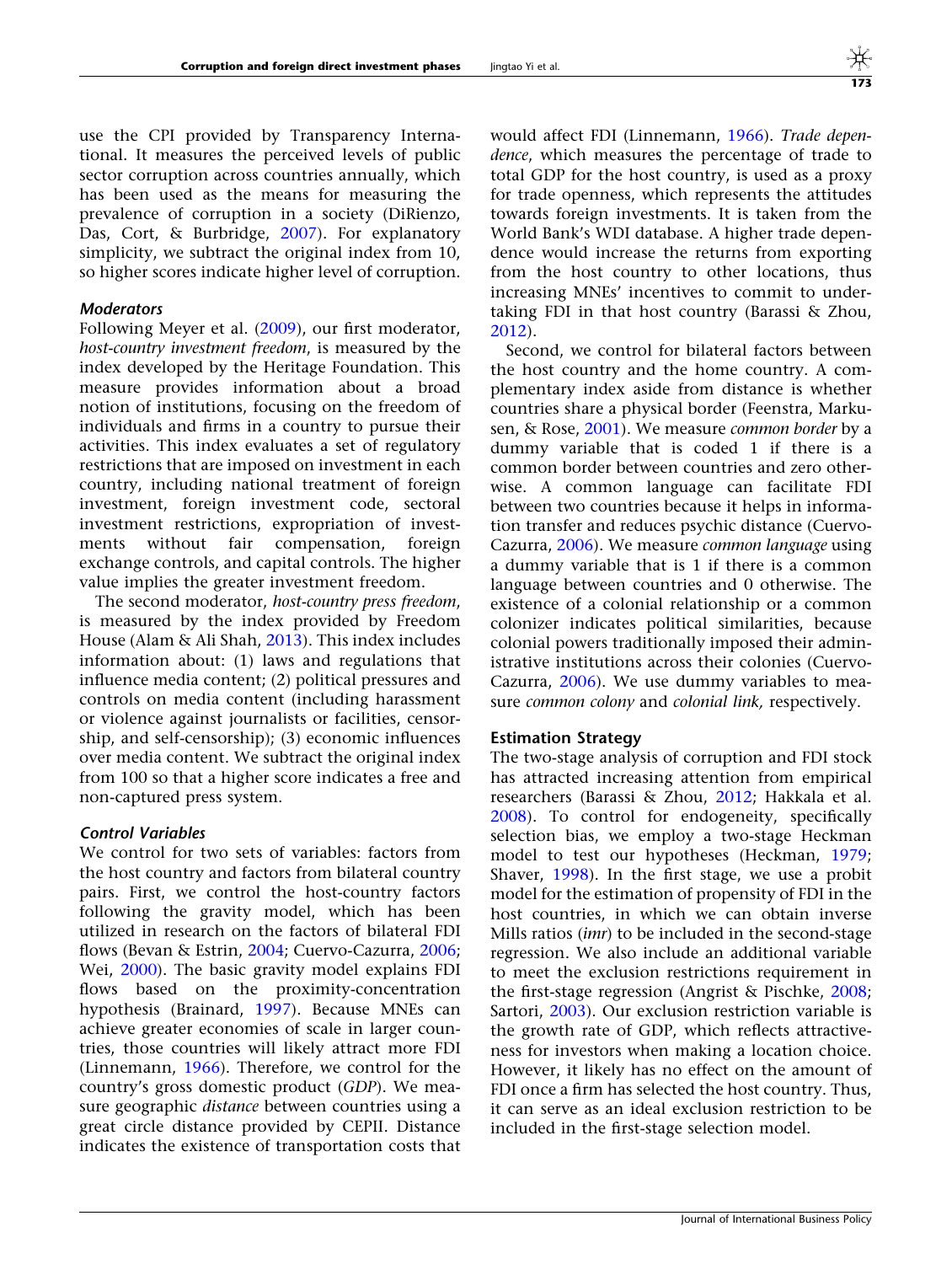The second stage in our model links our second dependent variable, FDI stock, to the explanatory variables and interaction terms for the subsample of existing FDI stock partners. In addition, a statistically significant inverse Mills ratio (imr) in all models confirms the appropriateness of using the Heckman selection model. We apply the natural logs to the dependent variable (FDI stock) and independent variables to help make the error term to homoscedastic (Wei, [2000\)](#page-13-0).

#### RESULTS

Table [2](#page-8-0) presents the summary statistics and correlation matrix. In our sample, approximately 63% of the country pairs are positive FDI partners—indicating FDI flows. As expected, there are high levels of correlation among variables because many country-level characteristics are correlated. As with other country-level studies (Cuervo-Cazurra, [2006;](#page-12-0) Habib & Zurawicki, [2002](#page-13-0)), some of the variables show high correlation coefficients. We mean-center variables in the interaction terms to avoid potential problems of multicollinearity and increase interpretability of interactions (Wang, Hong, Kafouros, & Wright, [2012](#page-13-0)). Following Cuervo-Cazurra ([2008\)](#page-12-0) and Wang et al. [\(2012](#page-13-0)), we also lag all independent variables by 1 year, taking into account that the institutions may take some time to influence the FDI decision.

Based on our two-stage Heckman regression model, Table [3](#page-9-0) reports the results for regressions with FDI propensity as the dependent variable in the first-stage and also results for the second-stage model where only positive FDI stock pairs are included, with FDI stock as the dependent variable. Models 1 and 4 are the baseline models that include only control variables. Models 2, 3, 5, and 6 are models with all dependent variables, moderators, and interaction terms. Models 1–3 provide the results of the first-stage probit regression, and Models 4–6 provide the results from the secondstage Tobit regression. Figure [2](#page-10-0) depicts the results that support our hypotheses.

Models 2 and 3 test Hypothesis 1, which proposes that corruption has a negative impact on the propensity of FDI taking place. The coefficient of corruption is significant and negative. Hence, Hypothesis 1 is supported. We also include the main effects for investment freedom and press freedom. Consistent with our expectations, our results show that investment freedom and press freedom increase FDI propensity.

Models 5 and 6 test Hypothesis 2. We find corruption to have a positive and significant coefficient. Therefore, Hypothesis 2, which posits that corruption has a positive impact on FDI once a country is selected as the host country in the aggregate (despite varying levels of participation in corruption by firms), is supported. Additionally, we find investment freedom and press freedom also lead to the increase of FDI stock significantly.

Model 2 tests Hypothesis 3a, which states that investment freedom negatively moderates the relationship between the level of corruption and the propensity of FDI. The coefficient of the interaction term between corruption and investment freedom is significantly positive in the first stage, which is the opposite to the coefficient of corruption. We therefore conclude that the negative impact of corruption on FDI propensity is weakened as investment freedom increases, thus supporting H3a.

Model 3 focuses on Hypothesis 3b, which proposes that investment freedom negatively moderates the relationship between the level of corruption and the stock of FDI. The coefficient of the interaction term between corruption and investment freedom is significantly negative in the first stage, while coefficient of corruption is positive. We therefore conclude that the positive impact of corruption on FDI stock is weakened as investment freedom increases, thus supporting H3b.

Model 5 deals with Hypothesis 4a, which posits that press freedom negatively moderates the relationship between the level of corruption and the propensity of FDI. The coefficient of the interaction term between corruption and press freedom is significantly positive, as opposite to the coefficient of corruption. It can be concluded that the negative impact of corruption on FDI propensity is weakened as press freedom increases, thus supporting H4a.

Models 6 tests Hypothesis 4b, which addresses that press freedom negatively moderates the relationship between the level of corruption and the stock of FDI. The negative coefficient of the interaction term between corruption and press freedom and the positive coefficient of corruption suggests that the positive impact of corruption on FDI stock is weakened as press freedom increases. Hence, H4b is supported.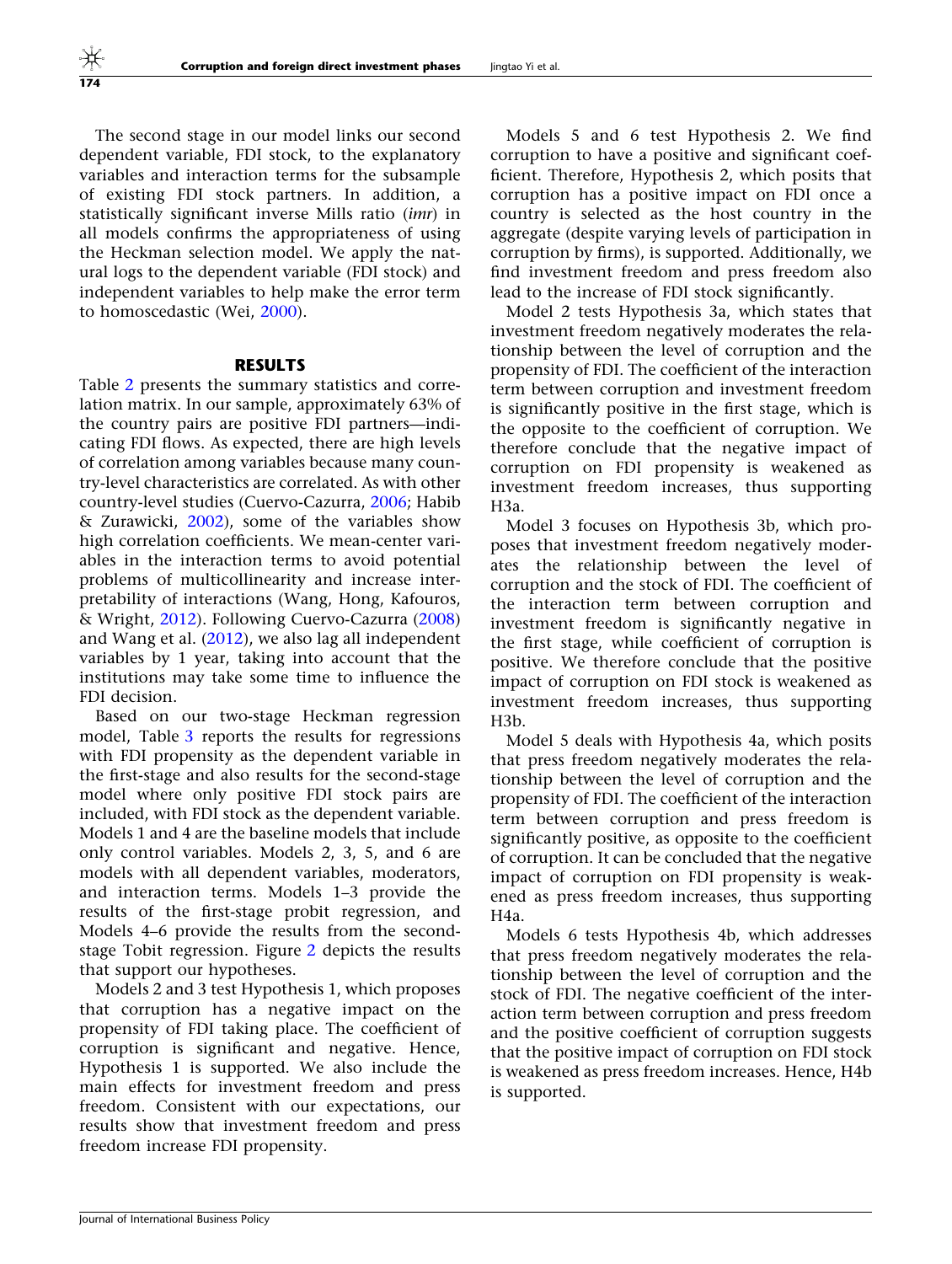<span id="page-8-0"></span>

| Table 2 Summary statistics and correlation matrix |               |                |                |        |          |                    |                |          |          |          |          |                               |       |                |                |  |
|---------------------------------------------------|---------------|----------------|----------------|--------|----------|--------------------|----------------|----------|----------|----------|----------|-------------------------------|-------|----------------|----------------|--|
| Variables                                         | Mean          | Std.           | Max            | İn     |          | $\scriptstyle\sim$ | m              | 4        | 5        | ৩        |          | ∞                             | Ō     | $\overline{0}$ | $\overline{2}$ |  |
| 즌                                                 | 0.630         | 0.483          |                |        |          |                    |                |          |          |          |          |                               |       |                |                |  |
| propensity<br>FDI stock                           | 2.844         | 3.444          | 3.260          |        | 0.766    |                    |                |          |          |          |          |                               |       |                |                |  |
| Host-country                                      | 5.759         | 2.205          |                |        | $-0.362$ | 0.008              |                |          |          |          |          |                               |       |                |                |  |
| Host-country<br>corruption                        | 52.735        | 20.200         | 95             | 0      | 0.304    | 0.351              | $-0.707$       |          |          |          |          |                               |       |                |                |  |
| investment                                        |               |                |                |        |          |                    |                |          |          |          |          |                               |       |                |                |  |
| freedom                                           |               |                |                |        |          |                    |                |          |          |          |          |                               |       |                |                |  |
| Host-country                                      | 53.568 23.488 |                | $\overline{9}$ |        | 0.286    | 0.342              | $-0.687$       | $-0.696$ |          |          |          |                               |       |                |                |  |
| reedom<br>press                                   |               |                |                |        |          |                    |                |          |          |          |          |                               |       |                |                |  |
| ĝ                                                 | 25.230        | 1.995          | 30.373         | 19.837 | 0.494    | 0.545              | $-0.331$       | 0.169    | 0.191    |          |          |                               |       |                |                |  |
| Trade                                             | 91.230        | 55.037         | 447.058        | 22.090 | 0.079    | 0.093              | $-0.266$       | 0.054    | 0.239    | $-0.146$ |          |                               |       |                |                |  |
| dependence                                        |               |                |                |        |          |                    |                |          |          |          |          |                               |       |                |                |  |
| Distance                                          | 8.514         |                | 3.008          | 9.881  | $-0.292$ | $-0.312$           | 0.266          | $-0.265$ | $-0.264$ | $-0.127$ | $-0.106$ |                               |       |                |                |  |
| Common                                            | 0.022         | 0.886<br>0.148 |                |        | 0.245    | 0.242              | $-0.119$       | 0.123    | 0.106    | 0.119    | 0.017    | $-0.385$                      |       |                |                |  |
| border                                            |               |                |                |        |          |                    |                |          |          |          |          |                               |       |                |                |  |
| Common                                            | 0.916         | 0.288          |                |        | 0.052    | 0.147              | $-0.044$       | 0.047    | 0.044    | $-0.047$ | 0.029    | 0.047                         | 0.130 |                |                |  |
| language                                          |               |                |                |        |          |                    |                |          |          |          |          |                               |       |                |                |  |
| Common                                            | 0.008         | 0.087          |                |        | $-0.037$ | $-0.039$           | 0.029          | $-0.040$ | $-0.030$ | 0.029    | $-0.048$ | 0.015                         | 0.127 | $-0.018$       |                |  |
| colony                                            |               |                |                |        |          |                    |                |          |          |          |          |                               |       |                |                |  |
| Colonial link                                     | 0.033         | 0.179          |                | 0      | 0.154    | 0.209              | $-0.042$ 0.041 |          | 0.039    | 0.042    |          | $-0.016$ $-0.076$ 0.152 0.127 |       |                | $-0.018$       |  |
|                                                   |               |                |                |        |          |                    |                |          |          |          |          |                               |       |                |                |  |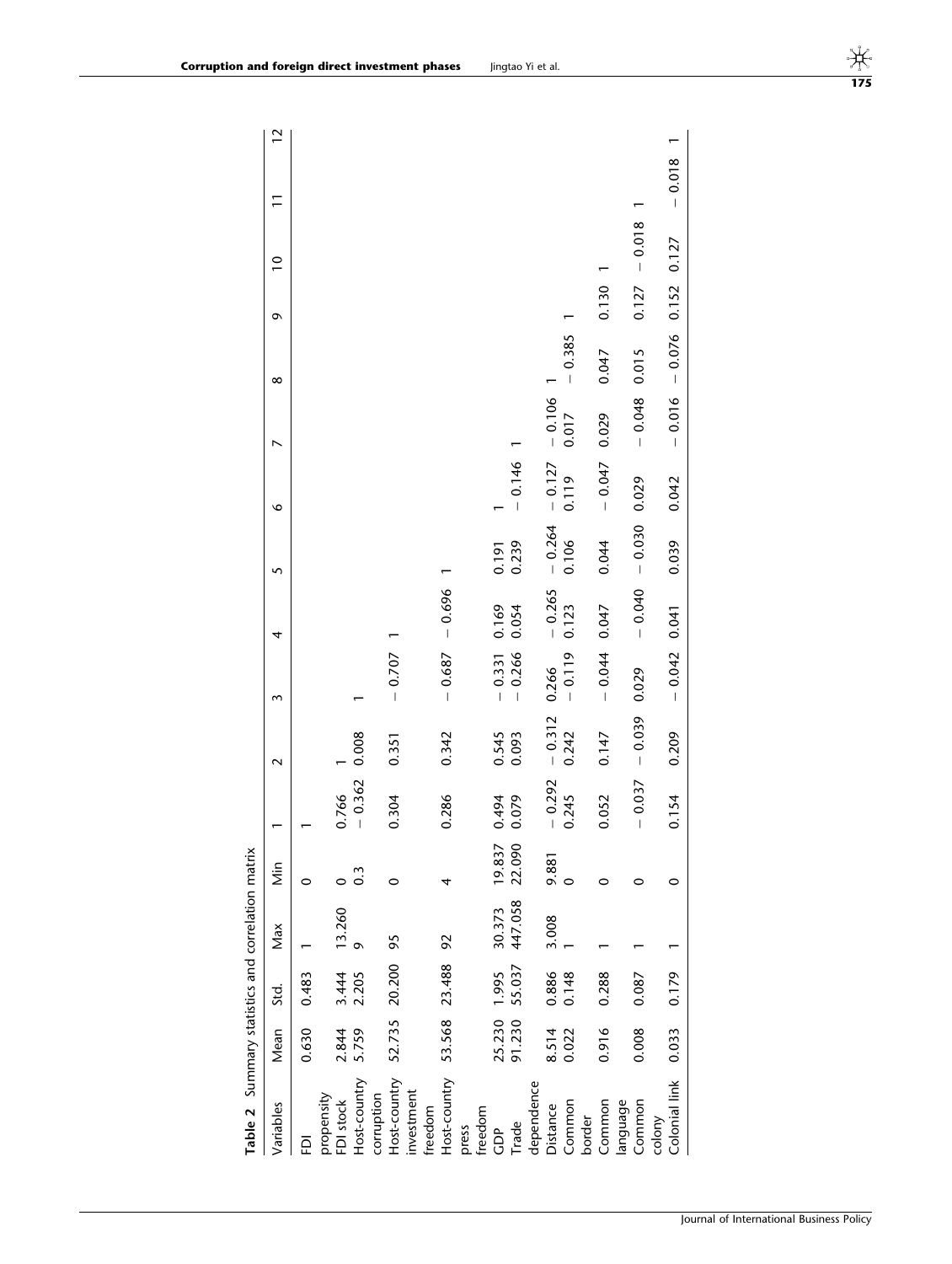| i<br>ī             |
|--------------------|
| ï<br>١             |
| š                  |
| vleue<br>$\bar{5}$ |
| dane               |
| ť                  |
|                    |

<span id="page-9-0"></span>

| Independent variables                                                       |                                                    | FDI propensity                                      |                                                                                               |                                              | FDI stock                                               |                                                         |
|-----------------------------------------------------------------------------|----------------------------------------------------|-----------------------------------------------------|-----------------------------------------------------------------------------------------------|----------------------------------------------|---------------------------------------------------------|---------------------------------------------------------|
|                                                                             | Model 1                                            | Model 2                                             | Model 3                                                                                       | Model 4                                      | Model 5                                                 | Model 6                                                 |
| Host-country corruption                                                     |                                                    | $-0.025$ (0.006)                                    | $-0.024$ <sup>***</sup> (0.006)                                                               |                                              | $0.136'''$ $(0.044)$                                    | $0.083$ $(0.048)$                                       |
| Host-country investment freedom<br>Host-country press freedom<br>Moderators |                                                    | $0.007***$ (0.001)<br>$0.001$ <sup>**</sup> (0.001) | $0.007***$ (0.001)<br>0.001''(0.001)                                                          |                                              | $0.022$ <sup>***</sup> (0.004)<br>$0.010^{***}$ (0.002) | $0.022$ <sup>***</sup> (0.004)<br>$0.006$ $(0.002)$     |
| Host-country corruption x Host-country investment<br>Interactions           |                                                    | $0.011$ (0.003)                                     |                                                                                               |                                              | $-0.003$ $(0.001)$                                      |                                                         |
| Host-country corruption x Host-country press<br>freedom<br>freedom          |                                                    |                                                     | $0.004$ $(0.002)$                                                                             |                                              |                                                         | $-0.002$ <sup>***</sup> (0.001)                         |
| Control variables                                                           |                                                    |                                                     |                                                                                               |                                              |                                                         |                                                         |
| GDP                                                                         | $0.294$ <sup>***</sup> $(0.005)$                   |                                                     | $0.292^{***}$ (0.005)                                                                         | $0.497$ <sup>***</sup> (0.026)               | $0.643'''$ $(0.030)$                                    | $0.675$ (0.029)                                         |
| Trade dependence                                                            | $0.003$ <sup>***</sup> (0.000)                     | $0.293'''$ (0.005)<br>$0.003'''$ (0.000)            | $0.003$ <sup>***</sup> $(0.000)$                                                              | $0.004$ $^{***}$ (0.000)                     | $0.004$ $(0.001)$                                       | $0.005***$ (0.001)                                      |
| GDP growth                                                                  | $0.018$ $^{**}$ (0.002)<br>- 0.306 $^{**}$ (0.010) | 0.068'''(0.002)                                     | 0.007'''(0.002)                                                                               |                                              |                                                         |                                                         |
| Distance                                                                    |                                                    | $-0.276^{***}$ (0.011)<br>0.365 $^{***}$ (0.113)    | $\begin{array}{c} -0.277^{***}(0.011) \\ 0.368^{***}(0.113) \end{array}$                      | $0.247$ <sup>**</sup> (0.035)                | $-0.335$ <sup>***</sup> (0.035)                         | $0.334$ <sup>***</sup> $(0.036)$                        |
| Common border                                                               | $0.272^{***} (0.100)$                              |                                                     |                                                                                               | 0.914'''(0.110)                              | $0.898'''$ (0.108)                                      | $0.895***$ (0.107)                                      |
| Common language                                                             | 0.487'''(0.031)                                    | $0.430^{***}$ (0.033)                               | $\begin{array}{c} 0.431^{***}(0.033) \\ -0.786^{***}(0.094) \\ 1.423^{**}(0.089) \end{array}$ | $1.815^{***} (0.078)$                        | $1.856^{***}$ (0.076)<br>- 0.968 <sup>***</sup> (0.298) | $1.886'''^{+}(0.076)$<br>- 0.951 <sup>***</sup> (0.300) |
| Common colony                                                               | $0.946^{***} (0.083)$                              | $-0.787^{**}$ (0.094)<br>1.424*** (0.089)           |                                                                                               | $0.722***$ (0.289)                           |                                                         |                                                         |
| Colonial link                                                               | $1.344$ <sup>**</sup> (0.091)                      |                                                     |                                                                                               | $0.545$ <sup>***</sup> $(0.113)$             | $1.014$ <sup>***</sup> $(0.121)$                        | $1.048$ $(0.002)$                                       |
| È                                                                           |                                                    |                                                     |                                                                                               |                                              | $0.275'''$ (0.028)                                      | 0.180 (0.206)                                           |
| Constant                                                                    | $-4.716^{***}(0.151)$                              | $-5.161'''(0.189)$                                  | $-5.113^{***}(0.189)$                                                                         | $-1.725^{**}(0.184)$<br>$-6.938^{**}(0.678)$ | $11.401$ <sup>***</sup> $(0.834)$                       | $12.040^{24}$ (0.872)                                   |
| Year effects                                                                | Yes                                                | Yes                                                 | Yes                                                                                           | š                                            | Yes                                                     | Yes                                                     |
|                                                                             | 30361                                              | 30361                                               | 30361                                                                                         | 12885                                        | 12885                                                   | 12885                                                   |
| Observations<br>Wald $\chi^2$<br>R <sup>2</sup>                             | 7621.95                                            | 7982.47                                             | 7994.12                                                                                       |                                              |                                                         |                                                         |
|                                                                             |                                                    |                                                     |                                                                                               | 0.283                                        | 0.294                                                   | 0.295                                                   |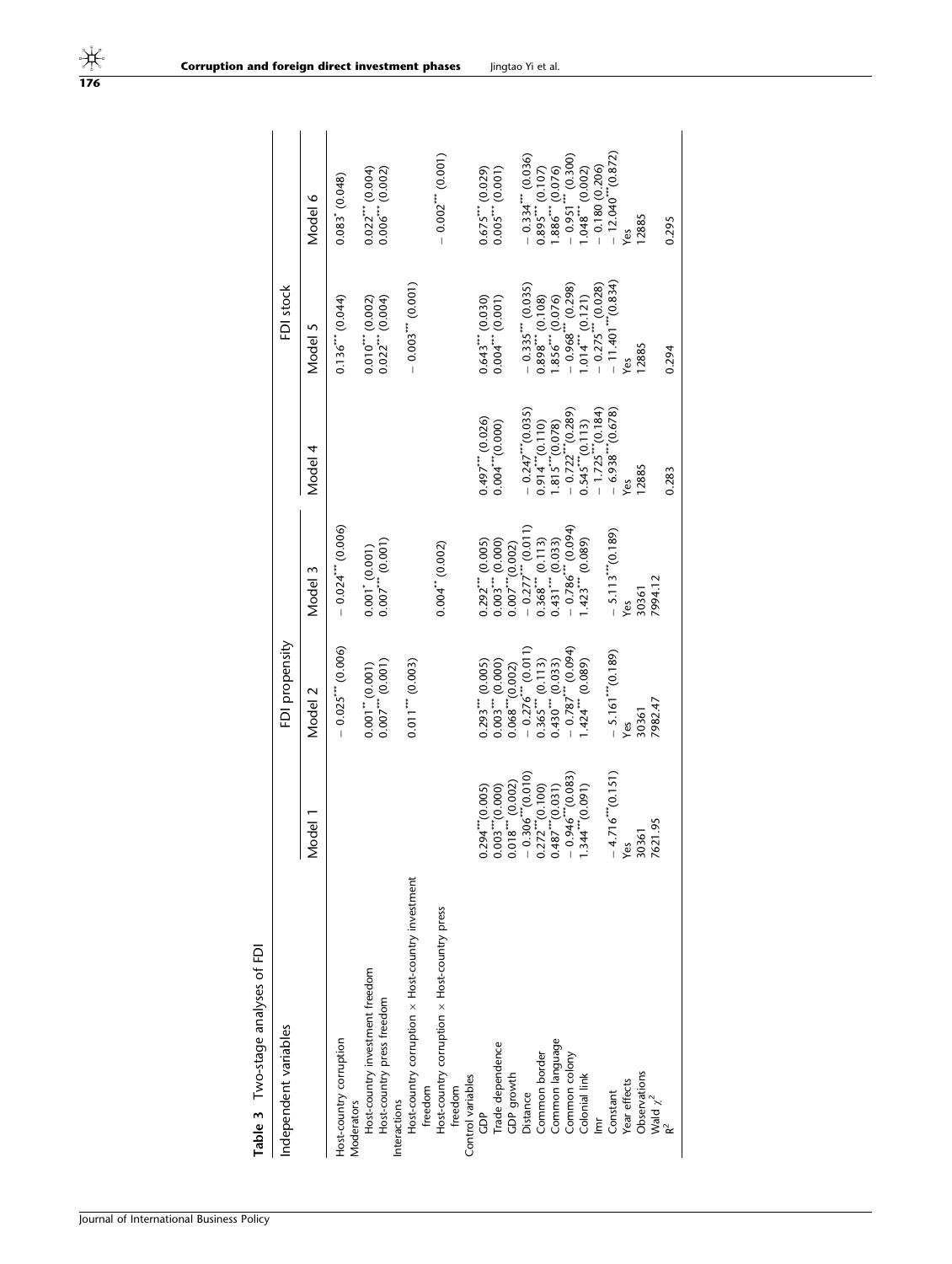<span id="page-10-0"></span>Figure 2 Moderating effects on the propensity and stock of FDI.



# Robustness Tests

To ensure the robustness of our results, we conduct two additional sensitivity tests. First, we use alternative dependent variables, the percentage of FDI to GDP, to run the regression. In addition, we use an alternative index 'control for corruption' by the World Bank's Governance Indicator (ranging from - 2.5 to 2.5) to measure corruption for a sensitivity check. Our main results remain largely unchanged.

Second, we analyze whether multicollinearity is driving the results by excluding variables to check for the significance of the coefficients (Greene, [2000\)](#page-12-0), and we find no evidence. The analyses that exclude press freedom in Models 2 and 5 in Table [3,](#page-9-0) and that exclude investment freedom in Models 3 and 6 in Table [3](#page-9-0) generate similar results.

## **DISCUSSION**

## Contributions

In this paper, we have developed an integrated framework to account for the asymmetric effects of corruption on FDI, explaining how the triggering and enhancement mechanisms of corruption affect the FDI decision. Two contributions thus emerge. First, we add nuance to the impact of corruption on FDI by examining the FDI decision in different investment phases. We support both the 'corruption as sand' theory and 'corruption as grease' theory by identifying different FDI phases and distinguishing the propensity and stock of FDI in the host country. Our framework suggests that the overall effect of corruption on FDI is asymmetric for pre-entry and post-entry FDI phases.

177

Second, this paper underscores the importance of understanding how institutions of the host country shape the internationalization of firms, particularly with respect to location selection and decisionmaking processes. We contribute to the institutionbased view by addressing the effects of both the formal and informal institutions in the host country on the relationship between corruption and FDI. Since institutional influences vary across different types of organizations, we need to study the mechanisms under the context of specific institutional conditions (Meyer & Peng, [2016](#page-13-0); Peng et al., [2008\)](#page-13-0). Further, our study adds to the existing literature that tends to neglect the role of informal institutions by substantiating an integrated formal and informal institution-based view.

## Policy and Managerial Implications

A number of policy and managerial implications emerge (Lundan, [2018](#page-13-0); Van Assche, [2018](#page-13-0)). If a country chooses to reduce corruption, the benefits would vary. If a country did not already have significant FDI (like Venezuela), reducing corruption while improving government and market institutions is likely to encourage MNEs to invest there. However, if a country already had significant FDI (like China), reducing corruption may not necessarily increase further inflows of FDI. However, since controlling for corruption is important for social and political development, controlling for corruption in some countries is still necessary,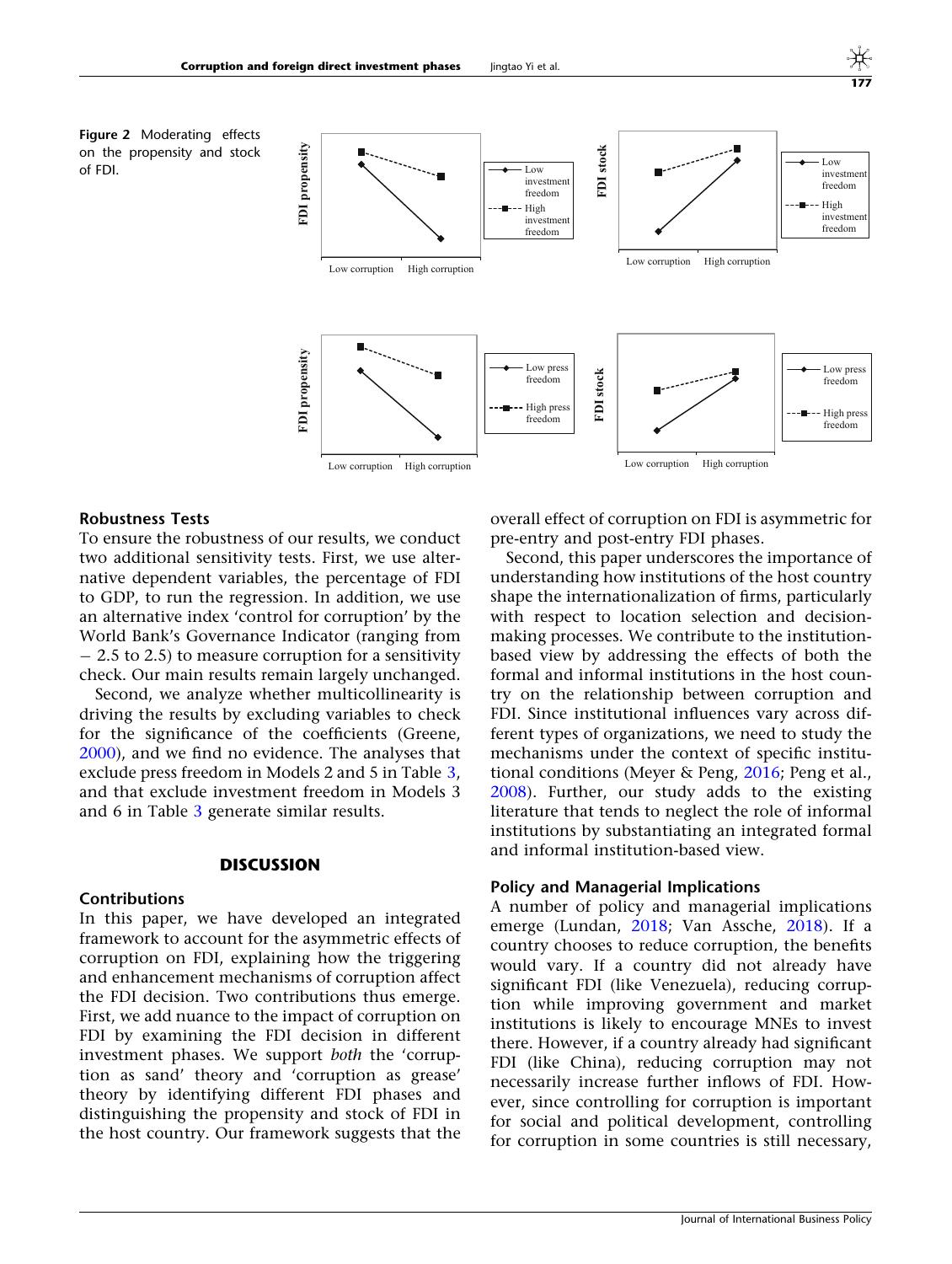even though it will potentially dampen FDI. Our results suggest that controlling corruption may disadvantage the economy in some areas, particularly in the short run, but improving investment freedom and press freedom can compensate for this.

Our research helps managers of MNEs better understand how to deal with corruption in certain foreign countries. We demonstrate that the additional costs and uncertainties related to corruption in the host-country limits incentives to invest. However, we also demonstrate that MNEs then choose between known higher costs and greater expected benefits. Once choosing a corrupt host country, it means that investors choose—and are ready—to deal with corruption and earn benefits from it. Overall, managers need to know how corruption can be both 'sand' for potential entrants and 'grease' for incumbent firms, but only among firms willing to participate in corruption. In short, managers should base FDI decisions—both the 'go/ no go' decisions during the pre-entry phase and the 'how much to invest' decisions during the postentry phase—in the context of formal and informal institutions of the potential host countries.

## Limitations and Future Research Directions

Some limitations of our study can suggest future research directions. First, we have used bilateral FDI data, which are highly regarded in corruption research in international business (Cuervo-Cazurra, [2008;](#page-12-0) Habib & Zurawicki, [2002](#page-13-0)). However, bilateral data represent aggregate-level data and the analysis assumes that foreign investors from a home country are homogeneous who hold a homogeneous view of a host country. Further research can use firm-level datasets to do more fine-grained quantitative research to better understand the heterogeneity in MNEs' internationalization within a host country.

Second, the type of corruption rather than the level of corruption deserves more attention in future research. Scholars have distinguished between pervasive (widespread and certain) and arbitrary (uncertain) corruption, and found that different types of corruption have different effects on MNEs' decisions (Cuervo-Cazurra, [2008](#page-12-0); Rodriguez, Uhlenbruck, & Eden, [2005](#page-13-0)). We did not account for this effect in our analysis, but it clearly needs further investigation.

Third, while we investigate both formal and informal institutions, it is not clear whether the relationships between formal and informal

institutions are substitutes or complements (Peng, [2003;](#page-13-0) Zhou & Peng, [2010](#page-13-0)). Some studies argue that informal institutions will be gradually substituted if the voids of formal institutions are filled (Dyer & Singh, [1998](#page-12-0)), while other research predicts that formal institutions will enhance informal institutions rather than substituting them (Zhou, Poppo, & Yang, [2008\)](#page-13-0). However, we provide little evidence on this mechanism, which can benefit from additional research. In addition, a broader perspective of formal and informal institutions are needed in the future research. For example, other proxies of formal institutions (e.g., rule of law) and informal institutions (e.g., ethics) and their socio-political underpinnings need more future investigation.

Fourth, an investment project cycle may include several stages including due diligence, stakeholder engagement, contract negotiations, operations, and post-investment. Due to data limitations, we only divide the FDI into pre-entry and post-entry phases. Future research can account for the different effects of corruption on FDI decisions among different stages.

Finally, the heterogeneous effects of corruption in developing and developed countries need more future research (Bailey, [2018](#page-12-0)). Some studies have also argued that the corruption distance matters in FDI process (Godinez & Liu, [2015](#page-12-0)), which implies the different effects of corruption on FDI between developing and developed countries.

#### CONCLUSION

Prior research on corruption and FDI has usually explained the one-sided effect of corruption on FDI and tended to neglect the analysis of informal institutions on the relationship. We make and substantiate the case that corruption can be both 'sand' and 'grease' simultaneously, and that the overall effect is asymmetric for firms in different investment phases, depending on their propensity for bribery. Formal and informal institutions, specifically investment freedom and press freedom, deserve more attention from managers when making FDI decisions and from officials when formulating economic and investment related policies.

#### ACKNOWLEDGEMENTS

The authors appreciate the excellent guidance of Sarianna Lundan (Editor-in-Chief), Hafiz Mirza (Editor), and three reviewers. We would like to thank the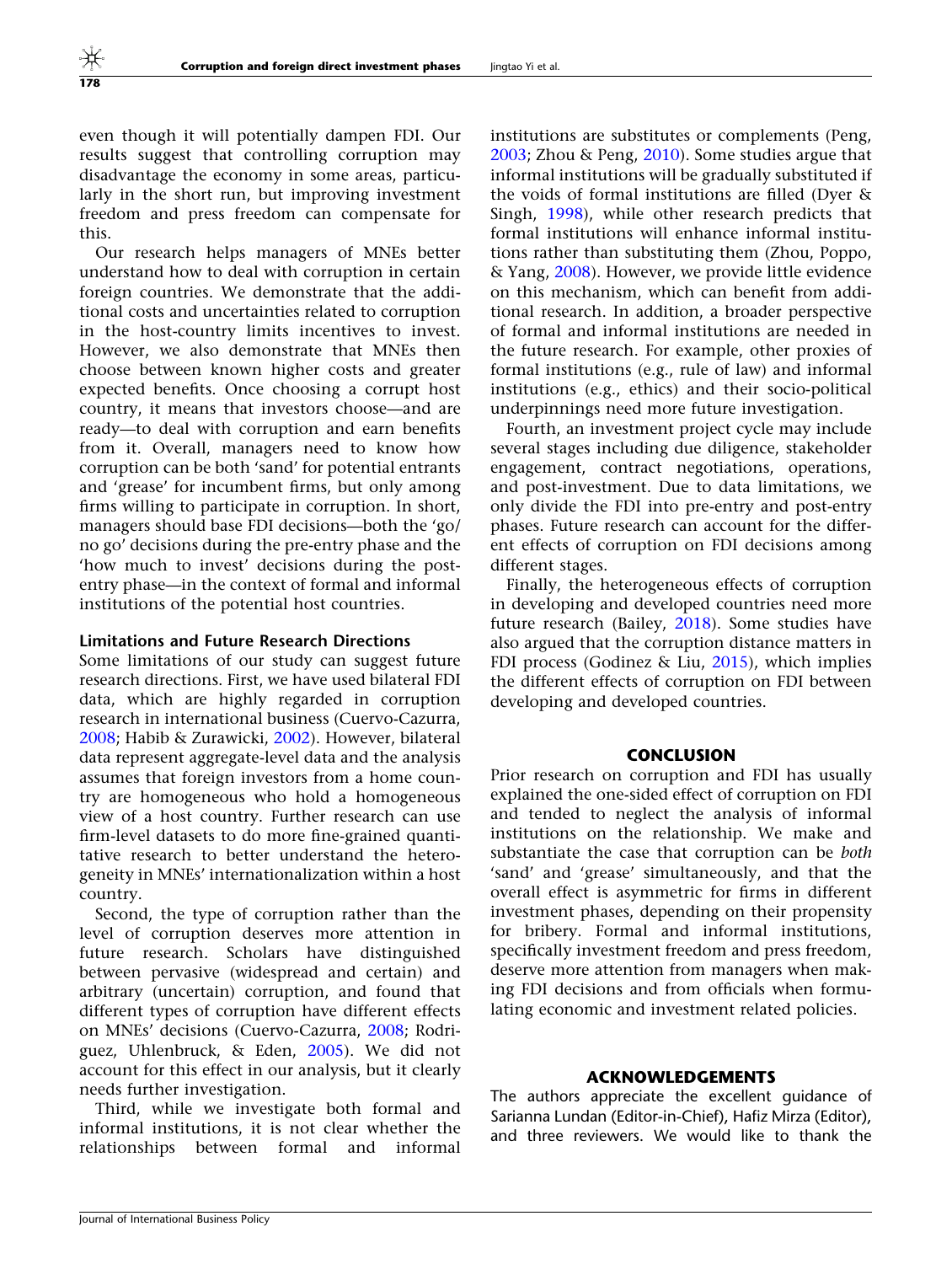<span id="page-12-0"></span>National Natural Science Foundation of China (Grant No. 71873136) and the Jindal Chair at UT Dallas for the support of this project.

## NOTES

 $<sup>1</sup>$  For the purposes of this article, FDI exclusively</sup> refers to inward FDI.

<sup>2.</sup>The OECD Benchmark Definition of Foreign Direct Investment provides operational guidelines on FDI

#### **REFERENCES**

- Aidt, T. S. 2003. Economic analysis of corruption: A survey. Economic Journal, 113(491): 632–652.
- Alam, A., & Ali Shah, S. Z. 2013. The role of press freedom in economic development: A global perspective. Journal of Media Economics, 26(1): 4–20.
- Angrist, J. D., & Pischke, J.-S. 2008. Mostly harmless econometrics: An empiricist's companion. Princeton: Princeton University Press.
- Badinger, H., & Nindl, E. 2014. Globalisation and corruption, revisited. World Economy, 37(10): 1424–1440.
- Bailey, N. 2018. Exploring the relationship between institutional factors and FDI attractiveness: A meta-analytic review. International Business Review, 27(1): 139–148.
- Barassi, M. R., & Zhou, Y. 2012. The effect of corruption on FDI: A parametric and non-parametric analysis. European Journal of Political Economy, 28(3): 302–312.
- Bardhan, P. 1997. Corruption and development: A review of issues. Journal of Economic Literature, 35(3): 1320–1346.
- Bénassy-Quéré, A., Coupet, M., & Mayer, T. 2007. Institutional determinants of foreign direct investment. World Economy, 30(5): 764–782.
- Bengoa, M., & Sanchez-Robles, B. 2003. Foreign direct investment, economic freedom and growth: New evidence from Latin America. European Journal of Political Economy, 19(3): 529–545.
- Besley, T., & Burgess, R. 2002. The political economy of government responsiveness: Theory and evidence from India. Quarterly Journal of Economics, 117(4): 1415–1451.
- Besley, T., Burgess, R., & Prat, A. 2002. Mass media and political accountability. In R. Islam (Ed), The right to tell: The role of mass media in economic development: 45–60. Washington: World Bank.
- Bevan, A. A., & Estrin, S. 2004. The determinants of foreign direct investment into European transition economies. Journal of Comparative Economics, 32(4): 775–787.
- Blonigen, B. A. 2005. A review of the empirical literature on FDI determinants. Atlantic Economic Journal, 33(4): 383–403.
- Boddewyn, J. J., & Brewer, T. L. 1994. International-business political behavior: New theoretical directions. Academy of Management Review, 19(1): 119–143.
- Boycko, M., Shleifer, A., Vishny, R. W., Fischer, S., & Sachs, J. D. 1993. Privatizing Russia. Brookings Papers on Economic Activity, 2(1): 139–192.
- Brainard, S. L. 1997. An empirical assessment of the proximityconcentration trade-off between multinational sales and trade. American Economic Review, 87(4): 520–544.
- Brunetti, A., & Weder, B. 2003. A free press is bad news for corruption. Journal of Public Economics, 87(7–8): 1801–1824.
- Campos, N. F., Estrin, S., & Proto, E., 2010. Corruption as a barrier to entry: Theory and evidence. CEPR Discussion Paper DP8061.

statistics. The dataset we used (from 2003 to 2011) relates to the 3rd edition of the Benchmark Definition (BMD3). The OECD completed the 4th edition and updated FDI statistics since 2013. To avoid the inconsistency of FDI statistics, we used the dataset from 2003 to 2011, which contains an adequate number of observations and years.

- Cuervo-Cazurra, A. 2006. Who cares about corruption? Journal of International Business Studies, 37(6): 807–822.
- Cuervo-Cazurra, A. 2008. The multinationalization of developing country MNEs: The case of multilatinas. *Journal* of International Management, 14(2): 138–154.
- Cuervo-Cazurra, A. 2016. Corruption in international business. Journal of World Business, 51(1): 35–49.
- DiRienzo, C. E., Das, J., Cort, K. T., & Burbridge, J. 2007. Corruption and the role of information. Journal of International Business Studies, 38(2): 320–332.
- Djankov, S., McLeish, C., Nenova, T., & Shleifer, A. 2002. Media ownership and prosperity. In R. Islam (Ed), The right to tell: The role of mass media in economic development: 141–165. Washington: World Bank.
- Dunning, J. H. 1988. The eclectic paradigm of international production: A restatement and some possible extensions. Journal of International Business Studies, 19(1): 1–31.
- Dunning, J. H. 1998. Location and the multinational enterprise: A neglected factor? Journal of International Business Studies, 29(1): 45–66.
- Dutta, N., & Roy, S. 2016. The interactive impact of press freedom and media reach on corruption. Economic Modelling, 58: 227–236.
- Dyer, J. H., & Singh, H. 1998. The relational view: Cooperative strategy and sources of interorganizational competitive advantage. Academy of Management Review, 23(4): 660–679.
- Egger, P., & Winner, H. 2005. Evidence on corruption as an incentive for foreign direct investment. European Journal of Political Economy, 21(4): 932–952.
- Estrin, S. 2002. Competition and corporate governance in transition. Journal of Economic Perspectives, 16(1): 101–124.
- Feenstra, R. C., Markusen, J. R., & Rose, A. K. 2001. Using the gravity equation to differentiate among alternative theories of trade. Canadian Journal of Economics, 34(2): 430–447.
- Field, A., Sosa, L., & Wu, X. 2003. Impacts of endogenous bribes on foreign direct investment. Unpublished Manuscript, University of North Carolina at Chapel Hill.
- Freille, S., Haque, M. E., & Kneller, R. 2007. A contribution to the empirics of press freedom and corruption. European Journal of Political Economy, 23(4): 838–862.
- Globerman, S., & Shapiro, D. M. 1999. The impact of government policies on foreign direct investment: The Canadian experience. Journal of International Business Studies, 30(3): 513–532.
- Godinez, J. R., & Liu, L. 2015. Corruption distance and FDI flows into Latin America. International Business Review, 24(1): 33–42.
- Greene, W. H. 2000. Econometric analysis. New Jersey: Prentice-Hall.
- Gupta, S., Davoodi, H., & Alonso-Terme, R. 2002. Does corruption affect income inequality and poverty? Economics of Governance, 3(1): 23–45.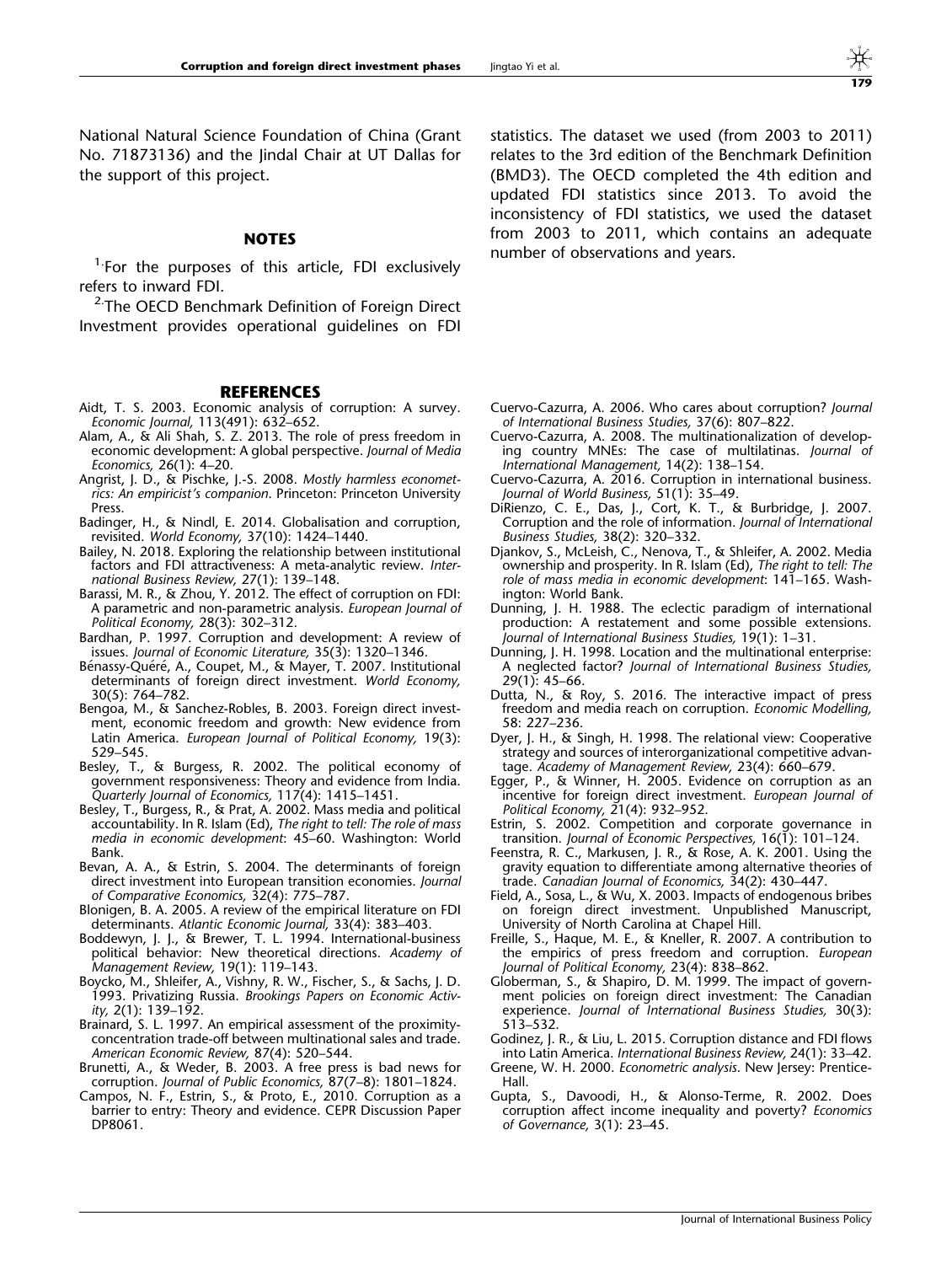- <span id="page-13-0"></span>Habib, M., & Zurawicki, L. 2002. Corruption and foreign direct investment. Journal of International Business Studies, 33(2): 291–307.
- Hakkala, K. N., Norbäck, P.-J., & Svaleryd, H. 2008. Asymmetric effects of corruption on FDI: Evidence from Swedish multinational firms. Review of Economics and Statistics, 90(4): 627– 642.
- Heckman, J. J. 1979. Sample selection bias as a specification error. Econometrica, 47(1): 153–161.
- Helmke, G., & Levitsky, S. 2004. Informal institutions and comparative politics: A research agenda. Perspectives on Politics, 2(4): 725–740.
- Herrera-Echeverri, H., Haar, J., & Estévez-Bretón, J. B. 2014. Foreign direct investment, institutional quality, economic freedom and entrepreneurship in emerging markets. Journal of Business Research, 67(9): 1921–1932.
- Javorcik, B. S., & Wei, S.-J. 2009. Corruption and cross-border investment in emerging markets: Firm-level evidence. Journal of International Money and Finance, 28(4): 605–624.
- Karppinen, K. 2007. Making a difference to media pluralism: A critique of the pluralistic consensus in European media policy. In B. Cammaerts & N. Carpentier (Eds), Reclaiming the media: Communication rights and democratic media roles: 9–30. Bristol, UK: Intellect.
- Kaufmann, D. 1997. Corruption: The facts. Foreign Policy, 107: 114–131.
- Kurtzman, J., Yago, G., & Phumiwasana, T. 2004. The global costs of opacity. MIT Sloan Management Review, 46(1): 38–44.
- Lambsdorff, J. G. 2003. How corruption affects productivity. Kyklos, 56(4): 457–474.
- Lee, S.-H., & Weng, D. H. 2013. Does bribery in the home country promote or dampen firm exports? Strategic Management Journal, 34(12): 1472–1487.
- Leeson, P. T. 2008. Media freedom, political knowledge, and participation. Journal of Economic Perspectives, 22(2): 155–169.
- Leff, N. H. 1964. Economic development through bureaucratic corruption. American Behavioral Scientist, 8(3): 8–14.
- Linnemann, H. 1966. An econometric study of international trade flows. Amsterdam: North-Holland.
- Lui, F. T. 1985. An equilibrium queuing model of bribery. Journal of Political Economy, 93(4): 760–781.
- Lundan, S. 2018. Engaging international business scholars with public policy issues. Journal of International Business Policy, 1(1): 1–11.
- Mauro, P. 1995. Corruption and growth. Quarterly Journal of Economics, 110(3): 681–712.
- Meyer, K. E., Estrin, S., Bhaumik, S. K., & Peng, M. W. 2009. Institutions, resources, and entry strategies in emerging economies. Strategic Management Journal, 30(1): 61–80.
- Meyer, K. E., & Peng, M. W. 2016. Theoretical foundations of emerging economy business research. Journal of International Business Studies, 47(1): 3–22.
- Murphy, K. M., Shleifer, A., & Vishny, R. W. 1993. Why is rentseeking so costly to growth? American Economic Review, 83(2): 409–414.
- North, D. C. 1990. A transaction cost theory of politics. Journal of Theoretical Politics, 2(4): 355–367.
- Pal, S. 2011. Media freedom and socio-political instability. Peace Economics, Peace Science, & Public Policy, 17(1): 1–21.
- Peng, M. W. 2003. Institutional transitions and strategic choices. Academy of Management Review, 28(2): 275–296.
- Peng, M. W. 2017. Global business (4th ed.). Boston: Cengage Learning.
- Peng, M. W., Wang, D. Y., & Jiang, Y. 2008. An institution-based view of international business strategy: A focus on emerging economies. Journal of International Business Studies, 39(5): 920–936.
- Pinkham, B. C., & Peng, M. W. 2017. Overcoming institutional voids via arbitration. Journal of International Business Studies, 48(3): 344–359.
- Quazi, R. 2007. Economic freedom and foreign direct investment in East Asia. Journal of the Asia Pacific Economy, 12(3): 329–344.
- Rodriguez, P., Uhlenbruck, K., & Eden, L. 2005. Government corruption and the entry strategies of multinationals. Academy of Management Review, 30(2): 383–396.
- Roll, R., & Talbott, J. 2003. Political and economic freedoms and prosperity. Journal of Democracy, 14(3): 75–89.
- Rose-Ackerman, S. 1975. The economics of corruption. Journal of Public Economics, 4(2): 187–203.
- Sartor, M. A., & Beamish, P. W. 2014. Offshoring innovation to emerging markets: Organizational control and informal institutional distance. Journal of International Business Studies, 45(9): 1072–1095.
- Sartori, A. E. 2003. An estimator for some binary-outcome selection models without exclusion restrictions. Political Analysis, 11(2): 111–138.
- Shaver, J. M. 1998. Accounting for endogeneity when assessing strategy performance: Does entry mode choice affect FDI survival? Management Science, 44(4): 571–585.
- Stapenhurst, R. 2000. The media's role in curbing corruption. Washington: World Bank.
- Stevens, C. E., Xie, E., & Peng, M. W. 2016. Toward a legitimacy-based view of political risk: The case of Google and Yahoo in China. Strategic Management Journal, 37(5): 945–963.
- Sun, S. L., Peng, M. W., Lee, R., & Tan, W. 2015. Institutional open access at home and outward internationalization. Journal of World Business, 50(1): 234–246.
- Tanzi, V. 1998. Corruption around the world: Causes, consequences, scope, and cures. Staff Papers-International Monetary Fund, 45(4): 559–594.
- Tanzi, V., & Davoodi, H. 2000. Corruption, growth, and public finances. In A. K. Jain (Ed), The political economy of corruption: 89–110. Abingdon, UK: Routledge.
- Van Assche, A. 2018. Steering a policy turn in international business—Opportunities and challenges. Journal of International Business Policy, 1(3–4): 117–127.
- Wang, C., Hong, J., Kafouros, M., & Wright, M. 2012. Exploring the role of government involvement in outward FDI from emerging economies. Journal of International Business Studies, 43(7): 655–676.
- Wei, S.-J. 2000. How taxing is corruption on international investors? Review of Economics and Statistics, 82(1): 1–11.
- Wheeler, D., & Mody, A. 1992. International investment location decisions: The case of US firms. Journal of International Economics, 33(1–2): 57–76.
- Zhou, J. Q., & Peng, M. W. 2010. Relational exchanges versus arm's-length transactions during institutional transitions. Asia Pacific Journal of Management, 27(3): 355–370.
- Zhou, J. Q., & Peng, M. W. 2012. Does bribery help or hurt firm growth around the world? Asia Pacific Journal of Management, 29(4): 907–921.
- Zhou, K. Z., Poppo, L., & Yang, Z. 2008. Relational ties or customized contracts? An examination of alternative governance choices in China. Journal of International Business Studies, 39(3): 526–534.

#### ABOUT THE AUTHORS

Jingtao Yi (PhD, University of Nottingham) is a Professor of Economics at the Business School, Renmin University of China. His research interests lie in internationalization strategy, international business policy, and innovation and international